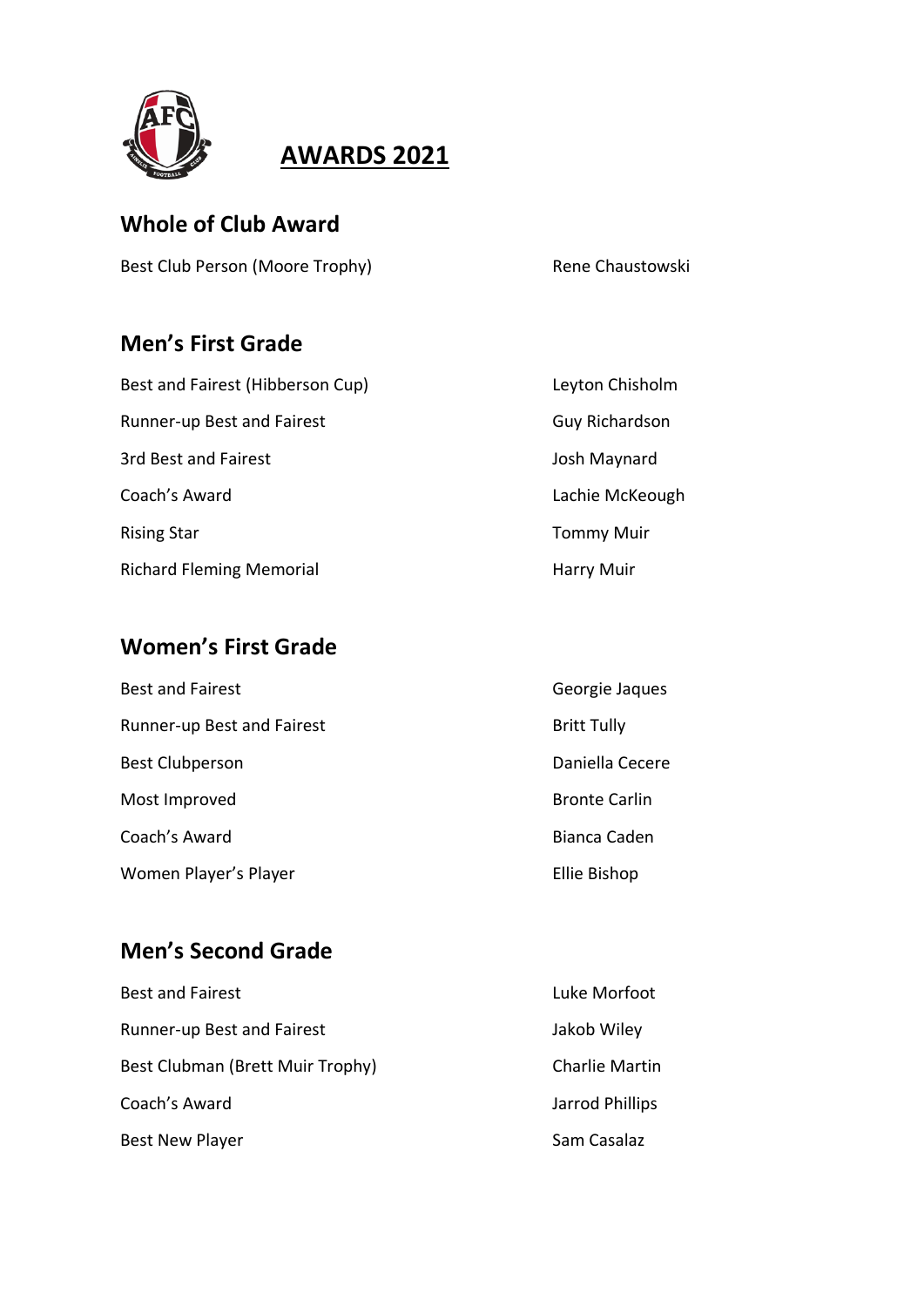

# **AWARDS 2021 (Cont.)**

Josh Porter

Alex Gailis

Eddy Bartle

Boyd Kelly

Flynn Woodward

Lachlan Cossins

## **Rising Stars**

| <b>Best and Fairest</b>                  |  |
|------------------------------------------|--|
| Runner-up Best and Fairest               |  |
| Best Club Person (Ian Kirkpatrick Award) |  |
| Most Promising Player (Ted Dhu Award)    |  |
| Coach's Award                            |  |
| <b>Bev Trebilcock Award</b>              |  |

## **Women's Second Grade**

| <b>Best and Fairest</b>    | Natalie Frizzell  |
|----------------------------|-------------------|
| Runner-up Best and Fairest | Ash Evans         |
| <b>Best Clubperson</b>     | <b>Bec Veness</b> |
| Most Improved              | Eloise Wittkowsky |
| Coach's Award              | Arabella Bargmann |
| Women Player's Player      | Aimee Green       |

## **Men's Third Grade**

| Best and Fairest (Tom Moore Perpetual Trophy) | Pete Schroder        |
|-----------------------------------------------|----------------------|
| Runner-up Best and Fairest                    | Jake Bunday          |
| <b>Best Clubman</b>                           | <b>Giles Tranter</b> |
| Coach's Award - Best Utility                  | Simon Hargraves      |
| Coach's Award - Tough Nut                     | Hayden Banks         |